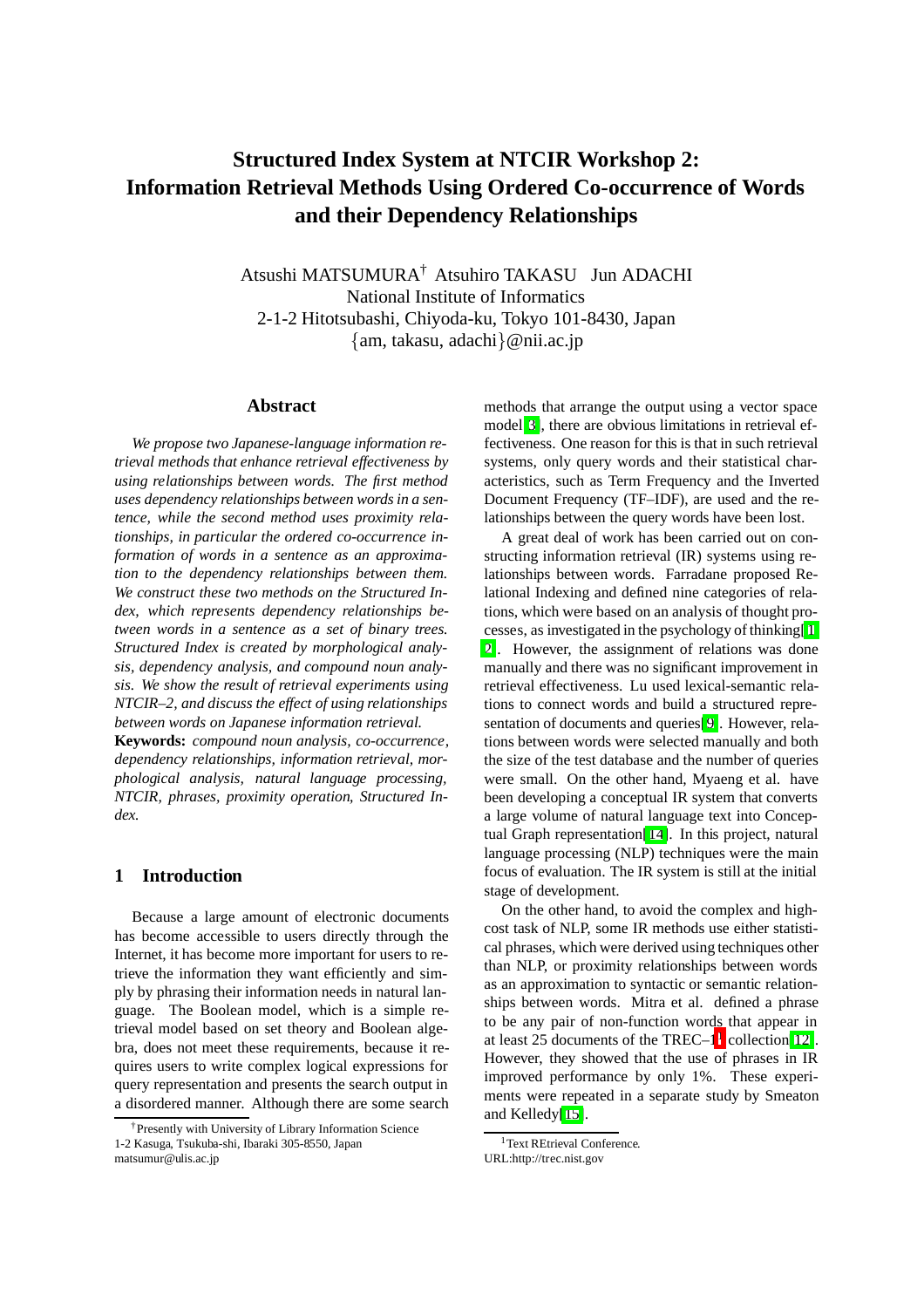Nonetheless, while IR for English text is at least being actively investigated, studies with Japanese text are tardy and as yet inconclusive. Hyoudo et al. compared proximity operations and dependency operations in Japanese text retrieval[\[4\]](#page-7-7). However, because evaluation was only from the viewpoint of whether correct dependency relationships were included in the retrieved documents, the effect on the general IR task was not clear. Hyoudo et al. also examined three other proximity operations: a phrase in the same document, sentence and clause[\[5\]](#page-7-8). They compared these methods and the method using dependency operations on the Japanese IR test collection IREX<sup>[2](#page-1-0)</sup>. However, the effects of the methods were not clearly analysed.

From this perspective, we think it is necessary to conduct detailed analysis of IR methods that use relationships between words, especially for Japanese text. In our previous research, we proposed an IR method using dependency relationships between words and its approximation, namely an IR method using ordered co-occurrence information of words in a sentence. At NTCIR workshop 1, performance of our method was quite low and the difference between our method and the TF–IDF method was also small[\[10\]](#page-7-9). We analysed the result of retrieval experiments using NTCIR-1 and discovered the effective scoring method using relationships between words on Japanese IR[\[11\]](#page-7-10).

In this paper, we first describe our two methods. Next, we show the result of the official and unofficial runs using NTCIR–2 (Preliminary Version)<sup>3</sup>, and discuss the effect of using relationships between words on Japanese IR.

# **2 Overview of the Structured Indexing method**

We call the method using dependency relationships between words *ST*. To utilize dependency relationships between words in *ST*, we propose a *Structured Index* represented by a set of binary trees that show dependency relationships between words. Figure [1](#page-1-2) shows an example of a *Structured Index* for the sentence ' fect of natural language processing on information re-

trieval).

In our method, words are classified into two groups, namely *concept words* and *relation words*. Each *concept word* represents a concept and is placed on a leaf node in the *Structured Index*. Each *relation word* associates two *concept words*. *Relation words* are also classified into *categories* according to their semantic



#### **Figure 1. Sample of a Structured Index.**

<span id="page-1-2"></span>similarity. A *relation word* and its category are placed on an internal node in the *Structured Index*.

Using the *Structured Index* method, we can retrieve a document by using dependency relationships between words. We can also retrieve compound nouns by using their meanings represented by dependency relationships between their constituent *concept words*.

However, the *Structured Index* method is expensive because the index is quite large and the retrieval process becomes complex. We therefore propose another solution that uses a proximity relationship, which is defined as using ordered co-occurrence information of two words within a sentence. Because the cost of indexing and retrieval is reduced, this method would be more practical than the method using dependency relationships, provided that there is little difference in retrieval effectiveness between the two methods. Also, because this method is free from the problem of improving the accuracy of dependency analysis, the contribution of the method to retrieval effectiveness can be clearly analysed. We call this method *CO*.

# **3 Indexing**

Because the *CO* method uses part of the information of the *Structure Index* that is made for the *ST* method, we describe the indexing method of *ST* in this section.

### **3.1 Morphological analysis**

To determine dependency relationships between words, we must divide a sentence into *concept words* and *relation words*. In our definition, *concept words* include nouns, adjectives, adverbs and constituents of compound nouns. *Relation words* include postpositional particles, auxiliary verbs, verbs and their combinations.

 $2$ Information Retrieval and Extraction Exercise. URL:http://cs.nyu.edu/cs/projects/proteus/irex/

<span id="page-1-1"></span><span id="page-1-0"></span> $3$ NII Test Collection 2 (Preliminary Version) constructed by NTCIR(NII-NACSIS Test Collection for IR Systems) Project. URL: http://research.nii.ac.jp/ntcir/index-en.html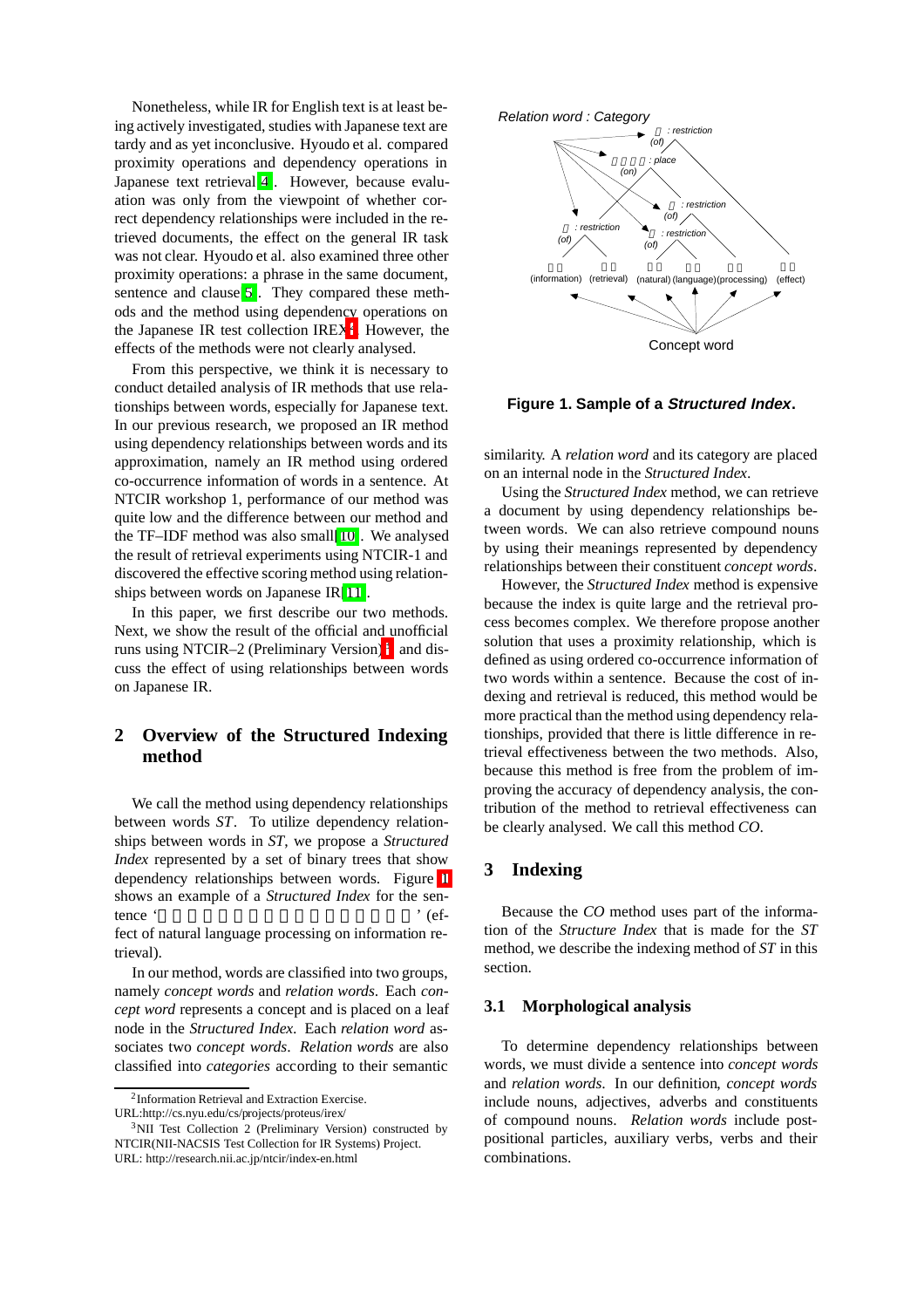<span id="page-2-2"></span>

| Category name Typical elements |                       |                 |                     |                              |             |                        |
|--------------------------------|-----------------------|-----------------|---------------------|------------------------------|-------------|------------------------|
| restriction                    | (of),<br>$($ of $)$ , |                 | $(-ed),$            | $(-ed)$                      |             |                        |
| place                          |                       | (on, for),      | $(in, on),$ $(on),$ |                              |             | (in terms of)          |
| method                         | (by),                 |                 | $(using)$ ,         |                              | (based on), | (using)                |
| and                            | (and),                | (and),          |                     | (and),                       | (100)       |                        |
| purpose                        | (for),                |                 | (for),              |                              | (oriented)  |                        |
| content                        | (about),              |                 | (about)             |                              |             |                        |
| destination                    | $(to, for)$ ,         | (for)           |                     |                              |             |                        |
| source                         | $(from)$ ,            | (from)          |                     |                              |             |                        |
| consideration                  | (considering),        |                 |                     | $(from -'s viewpoint)$       |             |                        |
| subject                        | $($ of, on, for $),$  |                 |                     | (for)                        |             |                        |
| possession                     | (with, of, using),    |                 |                     | (with, based on),            |             | (with)                 |
| sharing                        | (between),            |                 |                     | (sharing with),<br>(between) |             |                        |
| apposition                     | (as)                  |                 |                     |                              |             |                        |
| support                        | (supporting),         |                 |                     | (supporting)                 |             |                        |
| nominative                     | $\boldsymbol{a}$<br>a |                 |                     |                              |             |                        |
| adaptation                     | (for),                |                 |                     | (suitable for),              |             | (according to)         |
| possibility                    | $(-able),$            |                 |                     | (capable),<br>(capable of)   |             |                        |
| $\alpha$                       | (or)                  |                 |                     |                              |             |                        |
| other                          |                       | (expressed in). |                     |                              |             | (which is superior to) |

**Table 1. Categories of relation words and typical elements.**

*<sup>a</sup>*There is no English translation equivalent to this Japanese morpheme

<span id="page-2-0"></span>We employed ChaSen  $1.51<sup>4</sup>$  as the Japanese morphological analyser. Morphemes are identified as *concept words* and *relation words* by using their parts of speech and a database of *relation words* which was constructed manually from the 3666 titles of scientific and technical documents. We also define 18 categories into which *relation words* can be classified according to their semantic similarity. We define an *other* category for *relation words* that cannot be classified in the above 18 categories. Table [1](#page-2-2) shows the 18 categories and typical elements.

# **3.2 Dependency analysis**

To define the dependency relationships between *concept words*, we used the order of*relation words*in a sentence, or *title template*. For example, the sentence ' (effect of natural language processing on information retrieval) belongs to the *title template* 'A B C' (C of B on A) [5](#page-2-3), where A, B and C are *concept words* or their combinations (compound nouns). We manually assigned the dependency relationships between words to any *title template* that had two or three *relation words* and appeared more than three times in the 3666 titles that were used to make the database of *re-* *lation words*. The comparative table of *title templates* and dependency patterns contains 105 *title templates* (62 contain two *relation words* and 43 contain three *relation words*).

There were two relationship types for titles of at least two *relation words*. For the first type, we could assign only one dependency relationship, while for the second type, more than two dependency relationships were possible. For the latter type, we determined the dependency pattern according to the existence of a *general word* at the end of the sentence. A *general word* is a less important word, such as ' (study) or '' (effect), which does not have a dependency relationship with a particular word in the sentence, but with the whole sentence that precedes it. We defined 53 words as *general words*, including the above, '

 $($ proposal $)$  and  $'$   $'$   $'$  (implementation).

If the dependency pattern was not identified by a *title template*, we used an *extended title template* in which a relation word is replaced with its category name. We defined 73 *extended title templates* (40 contain two *relation words* and 33 contain three *relation words*).

When the dependency pattern is not determined even by *extended title templates*, we divide the sentence into small parts using several heuristics, then assign a dependency pattern to each part using *title templates* or *extended title templates*. This method is important for maintaining the effectiveness of the *ST* method, because the dependency pattern given by this

<sup>4</sup>Japanese Morphological Analyzer 'ChaSen'

<span id="page-2-3"></span><span id="page-2-1"></span>URL: http://cactus.aist-nara.ac.jp/lab/nlt/chasen.html (in Japanese) <sup>5</sup>The syntactic arrangement of Japanese is often different from that of English.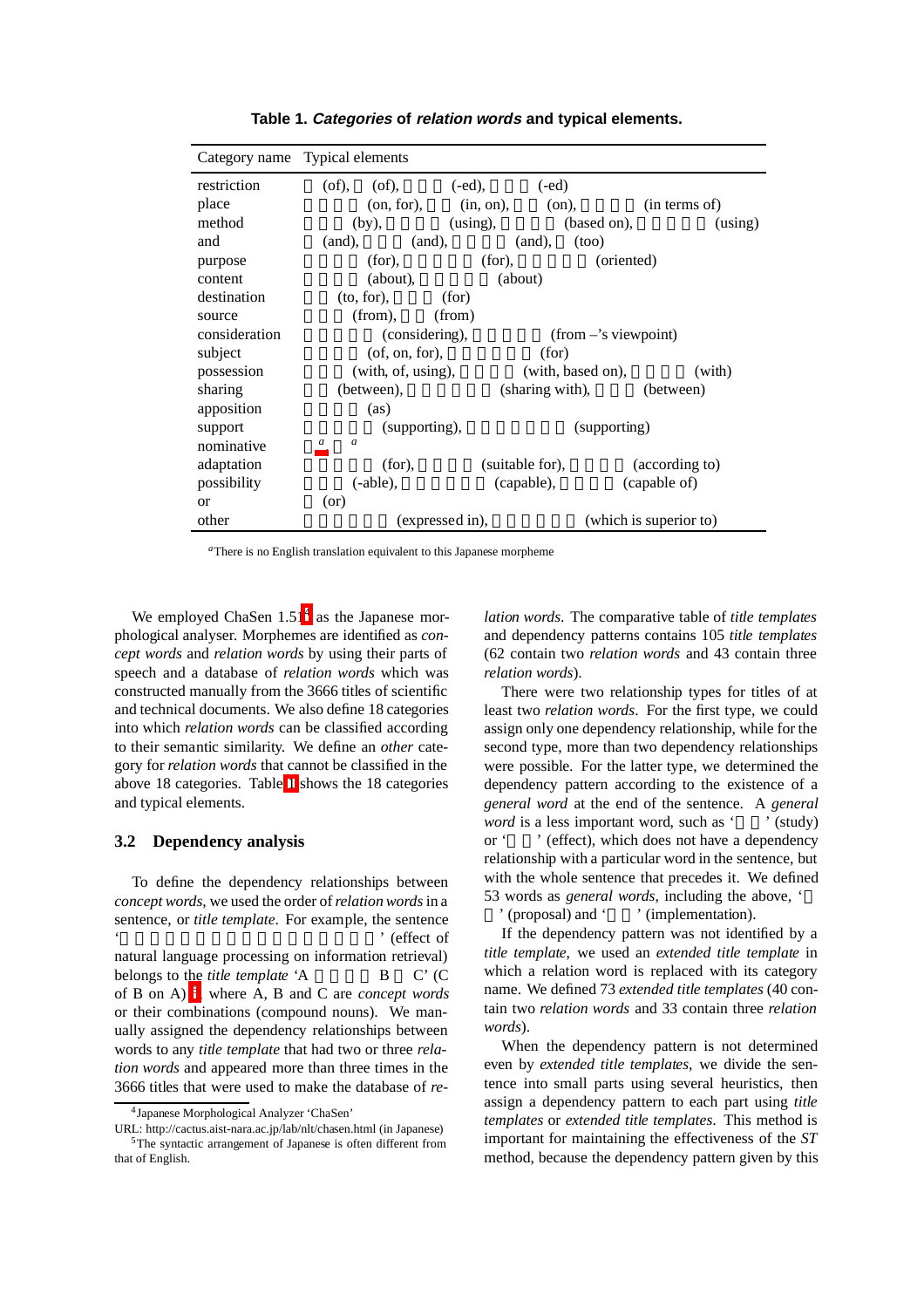method is correct locally in most cases, even if the total dependency pattern is incorrect.

#### **3.3 Compound noun analysis**

A compound noun is translated into a sentence by supplementing it with suitable *relation words* between its constituent words [\[13,](#page-7-11) [7\]](#page-7-12).

While compound nouns are divided into their constituent *concept words* in morphological analysis, the major problem with this method is in determining which *relation words* can be inserted between *concept words*. We add the *relation word* ' ' (of) as a general principle, because of our statistical investigation concerning co-occurrences of *concept words* and *relation words* in compound nouns[\[6\]](#page-7-13).

For the dependency analysis of compound nouns, we propose the use of *word bigram statistics*, which are statistics of the frequency with which two *concept words* in compound nouns are juxtaposed. The bigram value can be considered to represent the strength of the relationship between the two *concept words* in compound nouns, if enough samples are used. In our system, we used data from 814 bigrams, which appear more than 10 times in 60507 bigrams collected from the 13615 titles.

The whole process is performed automatically. All the sentences are given their dependency pattern and organized in the form of a *Structured Index*.

### **4 Retrieving and scoring method**

### **4.1 Query form**

Queries are in the form of pseudo-natural language, such as article titles. Therefore, they are structured in the form of a binary tree by the same process as indexing. Retrieval in *ST* consists of matching the binary tree of a query and a set of binary trees derived from documents. On the other hand, *CO* only uses the ordered co-occurrence information of each two *concept words* in those binary trees.

# **4.2 Total scores of documents**

First, we calculate the score of each document element to reflect its difference in the scoring of documents. Next, the score of each element is divided into two parts: the score for the words in that element and the score for the relationships between the words. As a result, we can verify the effect of the relationships between words in retrieval performance by comparing our method with the keyword-based method. The total score of document *d* is shown in Eq. [\(1\)](#page-3-0).

<span id="page-3-0"></span>
$$
S_d = \sum_b \left( x w_b \times SW_b + x r_b \times SR_b \right) \tag{1}
$$

where the variables in the equation are

- *b* : the document element (title, abstract, etc.) *,*
- $SW<sub>b</sub>$  : the score on words given to the document element *b ,*
- $SR<sub>b</sub>$  : the score on relationships between words given to the document element *b ,*
- $xw_b$  : the weight of  $SW_b$ , and
- $xr_b$  : the weight of  $SR_b$ .

### **4.3 Scoring on words**

When a *concept word* of the query appears in a document element, our system scores the element by the modified TF–IDF weighting defined as Eq. [\(2\)](#page-3-1).

$$
SW_b = \sum_{j=1}^{n} \text{tfidf}(C_j) \delta_j \tag{2}
$$

<span id="page-3-1"></span>where  $tfidf(C_j)$  is the modified TF–IDF scoring function, which is in the form of

$$
tfidf(C_j) = \log \left( tf(C_j) + 1 \right) \log \left( \frac{N_{all}}{df(C_j)} \right) \tag{3}
$$

<span id="page-3-2"></span>where the variables in the equations are

$$
C_j : j\text{-th} \text{ concept word in the query },
$$

*n* : the total number of *concept words* in the query *,*

$$
\delta_j = \begin{cases}\n1 & \text{when the concept word } C_j \text{ ap-} \\
0 & \text{otherwise}\n\end{cases}
$$

 $tf(C_j)$  : the frequency of the *concept word*  $C_j$ in the document element *,*

$$
df(C_j)
$$
 : the number of documents that contain  
the *concept word C\_j*, and

*Nall* : the total number of the documents *.*

### **4.4 Scoring on relationships between** *concept words*

A sentence in a document includes several dependency relationships, each of which is represented by a triplet of two *concept words* and a *relation word*. This triplet is the smallest scoring unit of *ST*. In our preliminary experiment, the retrieval effectiveness was quite small when our system used only exact dependency relationships in scoring documents. To gain more effectiveness, we assign relationships to pairs of *concept words* that do not have dependency relationships. Considering such pseudo-dependency relationships, we can define triplets for all pairs of *concept words* in a sentence. Using this definition, *ST* is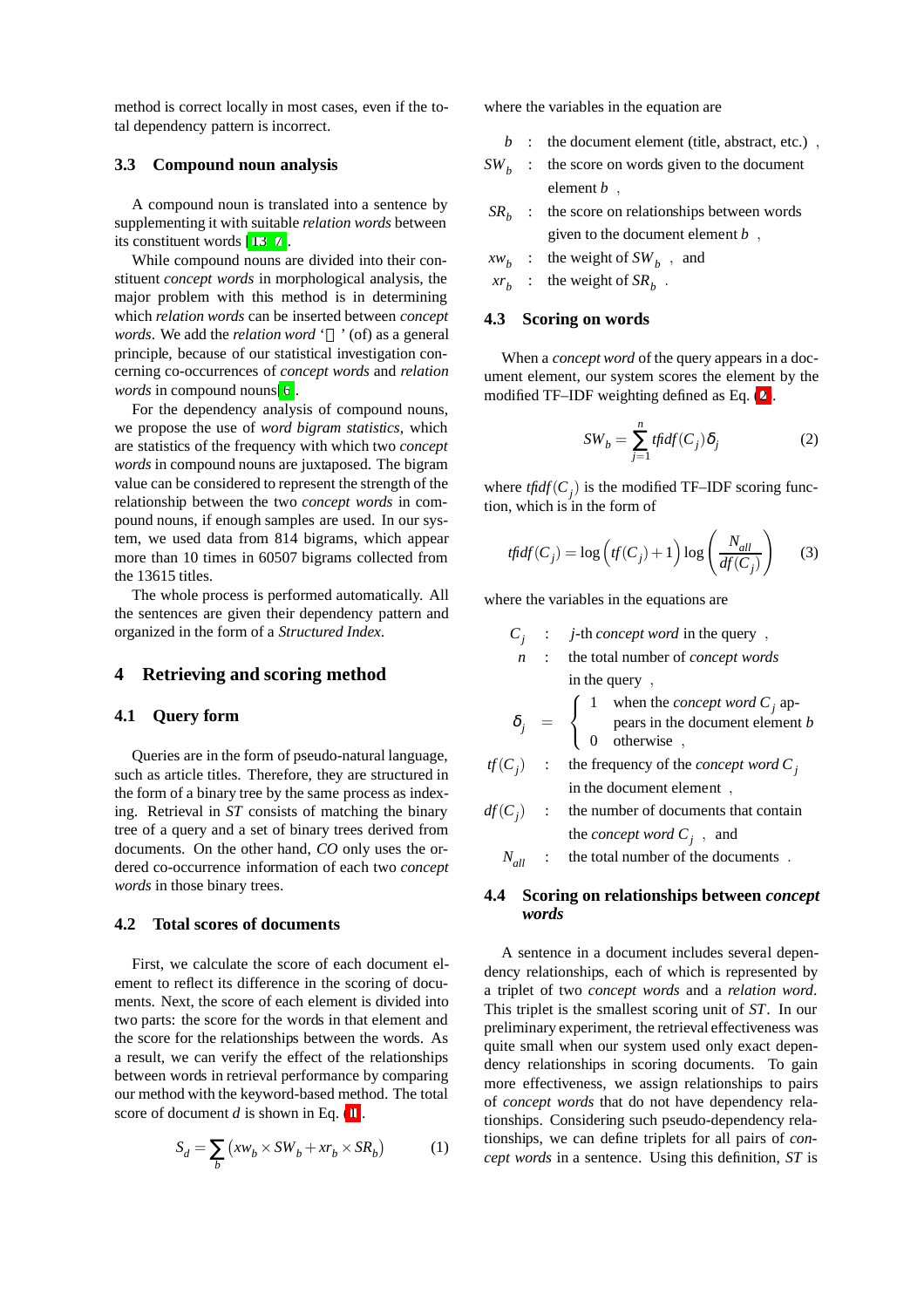equivalent to *CO* with dependency relationships and pseudo-dependency relationships. On the other hand, the scoring unit of *CO* is an ordered pair of *concept words* in a sentence, without the *relation word*.

**4.4.1 Scoring in** *ST* In the *ST* method, the score on each triplet that is matched by a triplet in the query is calculated according to the semantic similarity measure. For this, we define two matching criteria.

First, we consider the level of matching between two triplets. Even if two triplets have the same *concept words*, their semantics are often different because of differences in their dependency relations. We therefore evaluate the similarity between the two triplets according to the following three levels.

**Exact Match** : The two *relation words* are the same.

- **Category Match** : The two *relation words* are different but their categories are the same.
- **Wild Match** : The two *relation words* and their categories are different.

We change the scoring factor of *ST* to reflect the above three levels of matching.

Second, we use the notion of importance of the triplet in the document set that is the target of retrieval. Because the importance of a triplet grows according to the importance of the two *concept words* in it, we adopt the product of their IDF scores as the importance of the triplet. In addition, considering the noise that might be caused by *general words*, we define the importance of a triplet as zero if any *general words* are included in it.

Using the above two matching criteria, the score of a triplet  $Sd(TR)$  that has the left *concept word*  $C<sub>l</sub>$  and the right  $C_r$  is shown in Eq. [\(4\)](#page-4-0).

$$
Sd(TR) = LD(TR)ID(Cl, Cr)
$$
\n(4)

<span id="page-4-0"></span>where the variables in the equation are

<span id="page-4-1"></span>*LD*(*TR*) : the weight for the matching level of the triplet *TR* =  $\sqrt{ }$ <sup>J</sup>  $\mathcal{L}$ *we* for Exact Match *wc* for Category Match *ww* for Wild Match *,*  $ID(C_l, C_r)$  : the importance of the triplet *TR* in the document set  $=$   $idf(C_l)idf(C_r)gw(C_l)gw(C_r)$ , (5)  $\textit{idf}(C) = \log \left( \frac{N_{\textit{all}}}{N_{\textit{IC}}(C)} \right)$ , and

$$
gw(C) = \log \left(\frac{df(C)}{df(C)}\right)
$$
, and  
 
$$
gw(C) = \begin{cases} 0 & \text{if the concept word } C \text{ is} \\ 1 & \text{otherwise} \end{cases}
$$

**4.4.2 Scoring in** *CO* In the *CO* method, we calculate a score based on the ordered co-occurrence of two *concept words* in a sentence. We adopt the product of the IDF scores of two *concept words* as the importance measure of their co-occurrence. Consequently, the score in *CO* is equivalent to the function *ID*, which is defined as the importance of a triplet in Eq. [\(5\)](#page-4-1).

**4.4.3 Total score on relationships in** *ST* **and** *CO* We next define the similarity score between a query and a document element with regard to relationships between words, using the scores of all matched triplets or pairs in the document element. From our previous research, we obtained a method of scoring document elements that is effective for retrieval performance [\[10\]](#page-7-9). According to the method, the score on relationships of a document element *b* is calculated by the following Eq. [\(6\)](#page-4-2).

$$
SR_b = \sum_{j=1}^{m} \max\{Sd(TR) : TR \in Rel_j\} \tag{6}
$$

<span id="page-4-2"></span>where the variables in the equation are

*Relj* : *j*-th triplet or pair in the query *,* and *m* : the number of triplets or pairs in the query *.*

The function max chooses the maximum score out of all scores of triplets or pairs matched in the document element for each triplet or pair in the query. This method prevents the repetition of scoring by a triplet or pair in a query and avoids the dropping of important triplets or pairs in scoring document elements.

# **5 Experiments and evaluation**

We submitted ten official runs for the *J-J task*: from STIX1 to STIX10. In this section, we show the result of these ten official runs and several unofficial runs that we have refined after relevance judgements.

### **5.1 Conditions of experiments**

Document collections used in *J-J task* are 'ntc1 j1.mod' from NTCIR–1 and 'ntc2-j0g' and 'ntc2-j0k' from NTCIR–2 (Preliminary version), and the search topic set is 'topic-j101-150'. To apply our methods to the *J-J task* of NTCIR–2, we chose following three elements from 'ntc1-j1.mod' and 'ntc2-j0g': ' TITL TYPE="kanji"' as the title, 'ABST TYPE="kanji"' as the abstract, and 'KYWD TYPE="kanji"' as the keyword. We also chose three elements from 'ntc2-j0k': 'PJNM TYPE="kanji"' as the title, ' ABST TYPE="kanji"' as the abstract, and 'KYWD TYPE="kanji" as the keyword. We used the 'DE-SCRIPTION' field of search topics as queries. Consequently, we must optimize six parameters in Eq. [\(1\)](#page-3-0):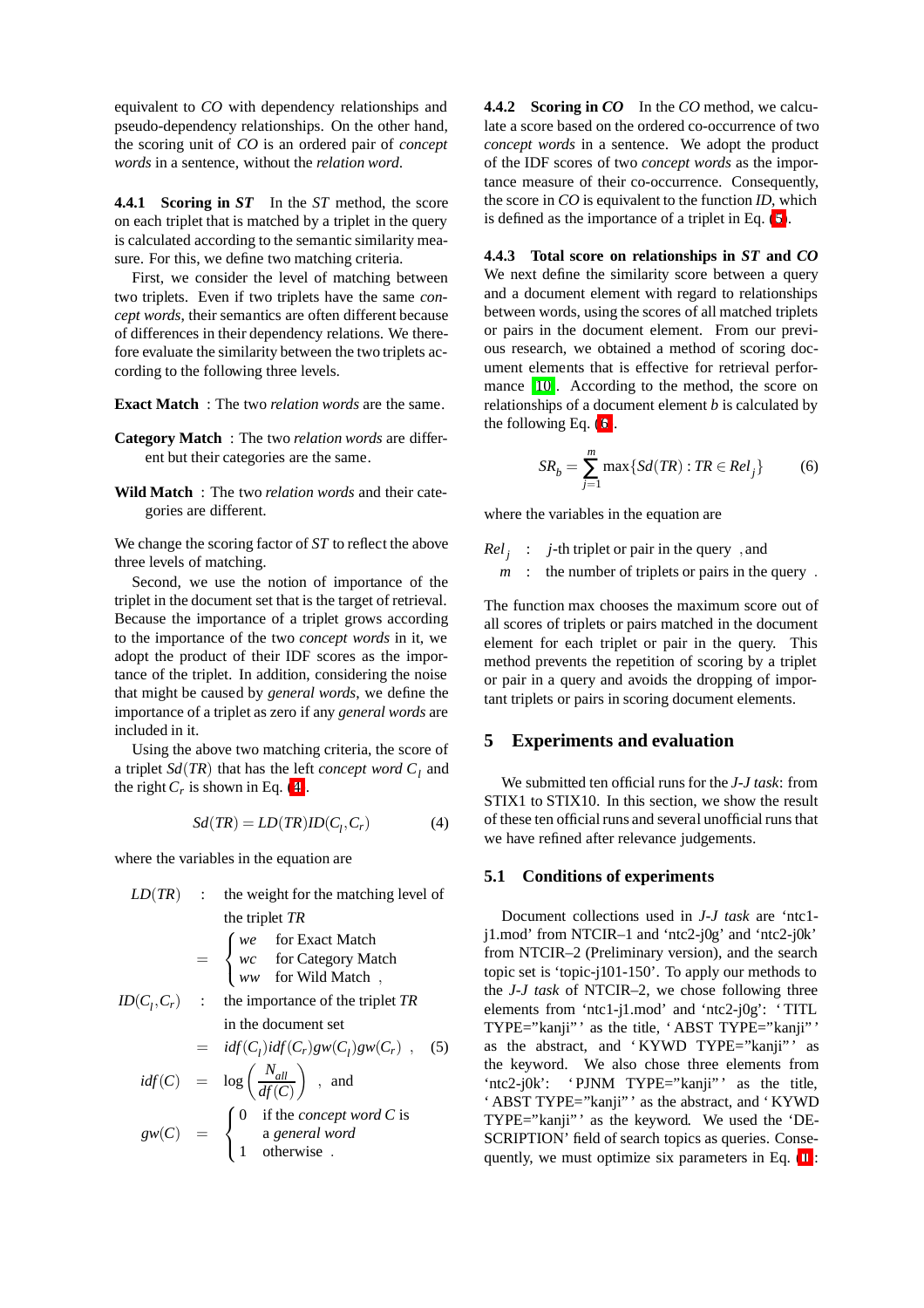**Table 2. The results of the official runs.**

<span id="page-5-0"></span>

| run ID             | method | (xw,ww)    | $11$ -pt. ave. |         |  |
|--------------------|--------|------------|----------------|---------|--|
|                    |        |            | level 1        | level 2 |  |
|                    |        |            | (S&A)          | (S&A&B) |  |
| STIX1              | ST     | (0.8, 0.6) | 0.2309         | 0.2073  |  |
| STIX <sub>2</sub>  | CO     | (0.8, 1.0) | 0.2277         | 0.2042  |  |
| STIX3              | ST     | (0.8, 0.7) | 0.2308         | 0.2077  |  |
| STIX4              | ST     | (0.8, 0.8) | 0.2306         | 0.2071  |  |
| STIX5              | CO     | (0.7, 1.0) | 0.2246         | 0.2027  |  |
| STIX6              | ST     | (0.7, 0.6) | 0.2301         | 0.2097  |  |
| STIX7              | ST     | (0.7, 0.7) | 0.2309         | 0.2082  |  |
| STIX8              | ST     | (0.7, 0.8) | 0.2301         | 0.2075  |  |
| STIX9              | CO     | (0.9, 1.0) | 0.2186         | 0.1959  |  |
| STIX <sub>10</sub> | TF–IDF | (1.0, 1.0) | 0.1770         | 0.1553  |  |

 $xw_t$ ,  $xw_a$ ,  $xw_k$ ,  $xr_t$ ,  $xr_a$ ,  $xr_k$ , where subscripts *t*, *a* and *k* mean 'title', 'abstract' and 'keyword', respectively, and three parameters in Eq. [\(4\)](#page-4-0): *we*, *wc*, *ww*.

In NTCIR–2, relevance judgements were done in four grade: Highly Relevant (rank S), Relevant (rank A), Partial Relevant (rank B), and Non-Relevant (rank C). We used two different levels of judgements: relevance level 1 (rank S and A are rated "relevant") and relevance level 2 (rank S, A and B are rated "relevant").

### **5.2 Results of the official runs**

In our official runs, we used abstracts as the target of retrieval, that is, the weight of the elements in Eq. [\(1\)](#page-3-0) were 0 except for *xwa* and *xra*. Here, we write *xw* and *xr*, omitting the subscripts, define  $xr = 1 - xw$ , and use  $0 \leq xw \leq 1$  as a parameter for scoring documents. Our method, then, is equivalent to the TF–IDF method when  $xw = 1$ . We use this method as the baseline of our system. Next, we define the weights of *Exact Match* (*we*) and *Category Match* (*wc*) to be equal to 1 and use the weight of *Wild Match*  $(0 \leq ww \leq 1)$ as another parameter characterizing the system. When  $ww = 1$ , *ST* is equivalent to *CO*. Consequently, we can compare these three methods by changing only these two parameters.

Table [2](#page-5-0) shows the 11-point average precisions of ten official runs that are calculated both by using relevance level 1 and 2. The method of STIX2, STIX5 and STIX9 is *CO*, that of STIX10 is TF–IDF (baseline) and that of the rest is *ST*. The parameters of these runs were decided by considering the results of experiments using NTCIR–1[\[11\]](#page-7-10). The maximum 11-point average precision using relevance level 1 was 0.2309 for STIX1 and STIX7 both of which used *ST* method. The maximum by using *CO* method was 0.2277 for STIX2. On the other hand, the best performance of the relevance level 2 was achieved by STIX6 (0.2097). STIX2



<span id="page-5-1"></span>**Figure 2. 11-point average precision in a 2D parametric space.**

<span id="page-5-2"></span>**Table 3. Results of the optimization on the relevance level 1.**

|     | method 11-pt. ave.(gain) $(xw,ww)$ run ID |                     |            |
|-----|-------------------------------------------|---------------------|------------|
|     | $TF-IDF 0.1770 (-)$                       | $(1.0, 1.0)$ STIX10 |            |
| ST  | $0.2309(30.5\%)$                          | $(0.8, 0.6)$ STIX1  |            |
| ST  | $0.2309(30.5\%)$                          | $(0.7, 0.7)$ STIX7  |            |
| ST  | $0.2309(30.5\%)$                          | (0.7, 0.5)          | unofficial |
| (1) | $0.2277(28.6\%)$                          | $(0.8, 1.0)$ STIX2  |            |

was also the best *CO* method in this case. These methods achieved about 30% superiority over the baseline STIX10.

Next we tuned *xw* and *ww* for *ST* and *xw* for *CO* to gain the maximum 11-point average precision using the relevance level 1 by investigating a twodimensional parameter space (*xw* versus *ww*). Figure [2](#page-5-1) shows the 11-point average precision versus the two parameters *xw* and *ww*. Each curve is for a fixed ratio of TF–IDF, which is given in the upper right corner of the figure. When  $xw = 1$  (dash-dot-dot line in Figure [2\)](#page-5-1), *ST* is equivalent to the TF–IDF method. Because of the optimization of two parameters for *ST*, the maximum 11-point average precision was 0.2309 for parameters  $(xw, ww) = (0.8,0.6), (0.7,0.7)$  and (0*.*7*,*0*.*5). We also optimized the parameter *xw* of *CO*  $(ww = 1)$ . The maximum 11-point average precision of *CO* was 0.2277 at  $xw = 0.8$ . These results are summarized in Table [3.](#page-5-2) The highest precision for *CO* was given by the parameter  $xw = 0.8$  that was optimized by using NTCIR–1. On the other hand, one of the highest average precision for *ST* was given by the parameters that were also optimized by using NTCIR–1.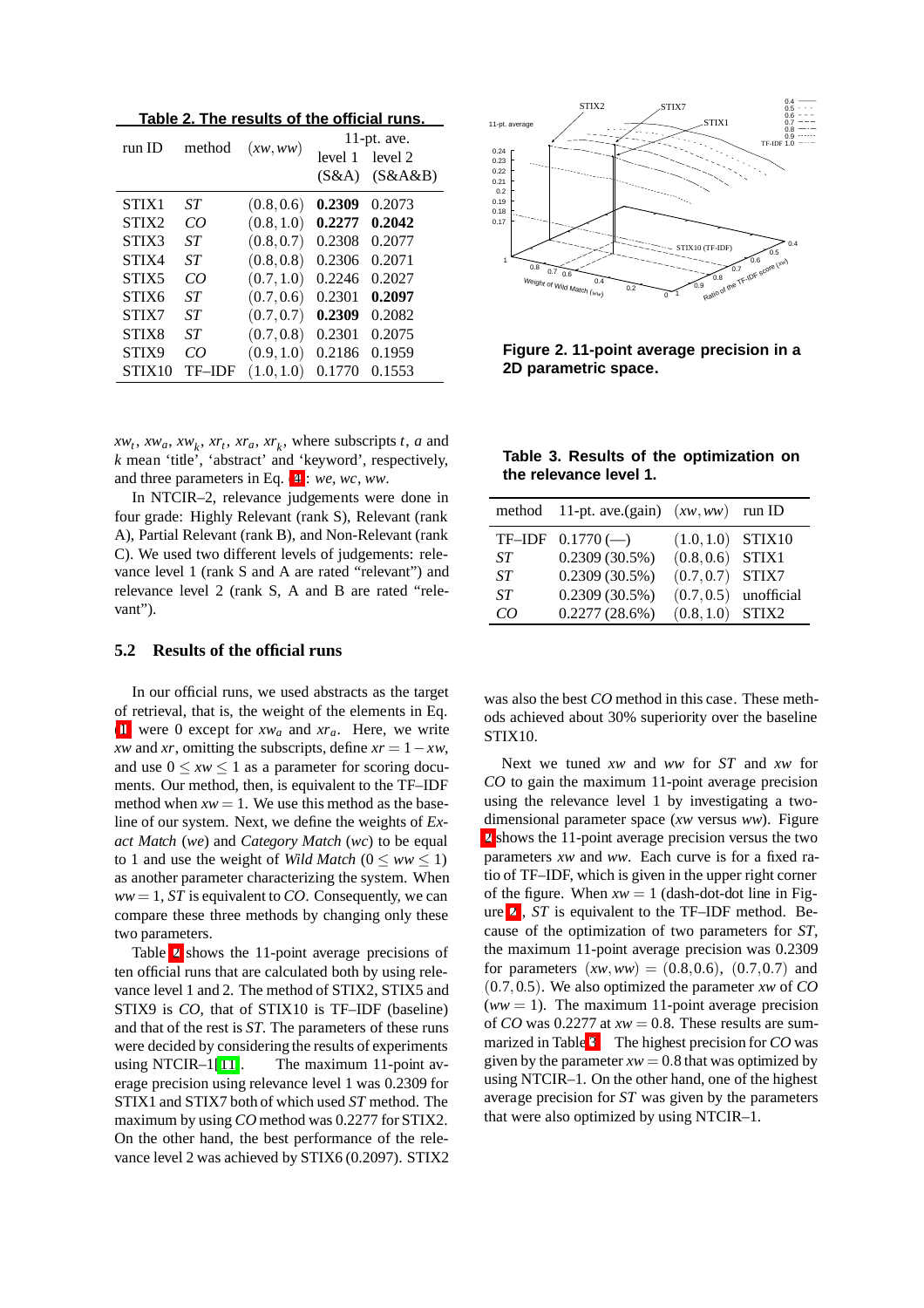<span id="page-6-1"></span>**Table 4. Optimized 11-point average precisions with the new baseline.**

| method       | 11-pt. ave. | gain           | $(xr_t, xr_a, xr_k, ww)$                       |
|--------------|-------------|----------------|------------------------------------------------|
| old baseline | 0.1770      | $(-)$<br>$(-)$ | $\overline{\phantom{a}}$                       |
| new baseline | 0.2187      | $(23.6\%)$ (-) |                                                |
| ST           | 0.2558      |                | $(44.5\%)$ $(17.0\%)$ $(0.04, 0.04, 0.0, 0.6)$ |
| CO           | 0.2537      |                | $(43.3\%)$ $(16.0\%)$ $(0.04, 0.04, 0.0, 1.0)$ |

<span id="page-6-4"></span>**Table 5. Statistical significance tests.**

| method pair   | t-test                                                                                                                                                                                                                                                                            | sign test | Wilcoxon test |
|---------------|-----------------------------------------------------------------------------------------------------------------------------------------------------------------------------------------------------------------------------------------------------------------------------------|-----------|---------------|
| $ST$ vs. $CO$ | ST vs. new baseline $t_0(48) = 3.047, p < 0.01$ $Z_0 = 3.280, p < 0.01$ $Z_0 = 3.578, p < 0.01$<br>CO vs. new baseline $t_0(48) = 2.980, p < 0.01$ $Z_0 = 3.578, p < 0.01$ $Z_0 = 3.640, p < 0.01$<br>$t_0(48) = 0.934, p > 0.05$ $Z_0 = 0.894, p > 0.05$ $Z_0 = 0.079, p > 0.05$ |           |               |



<span id="page-6-2"></span>**Figure 3. Recall versus precision figures for ST and CO with new baseline.**

### **5.3 Improving the baseline**

Since our scoring method of the baseline was primitive, and its 11-point average precision was too low, we refined it and tuned *ST* and *CO* using the new baseline. As the scoring method of the new baseline, we employed the scoring method of Kanazawa et al.[\[8\]](#page-7-14) that was developed using NTCIR–1. The scoring function modified to be used by *ST* and *CO* is shown in Eq. [\(7\)](#page-6-0).

<span id="page-6-0"></span>
$$
NSB_d = \sum_{j=1}^{n} \left( \frac{1}{\pi} \arctan \left( f_d(C_j) \right) + 0.5 \right)
$$

$$
\times \frac{2}{\pi} \arctan \left( \frac{N_{all}}{df(C_j)} \right) \tag{7}
$$

where the variables in the equation are

$$
tf_d(C_j) : the frequency of the concept word C_jin the document d ,df(C_j) : same as in Eq. (3) .
$$



<span id="page-6-3"></span>**Figure 4. Difference from new baseline in average precision per topic.**

Because this scoring function does not distinguish the difference of document elements, the number of parameters to be tuned were reduced from seven to four:  $xr_t, xr_a, xr_k$  and *ww*. Table [4](#page-6-1) shows the results of optimization of these four parameters. We achieved a great improvement on retrieval effectiveness with the new baseline. The 11-point average precision of the new baseline was 0.2187, which is 23.6% higher than that of the old baseline (0.1770). Similarly, those of *ST* and *CO* were 0.2558 and 0.2537, respectively, which are 44.5% and 43.3% higher than that of the old baseline, and 17.0% and 16.0% higher than that of the new baseline.

Figure [3](#page-6-2) illustrates the recall versus precision figures for the new baseline, optimized *ST* and optimized *CO*. This figure shows that *ST* and *CO* improve the precision at almost all recall levels, and that the difference between *ST* and *CO* is small.

Figure [4](#page-6-3) shows the difference from the new baseline in average precision per topic. The result varies